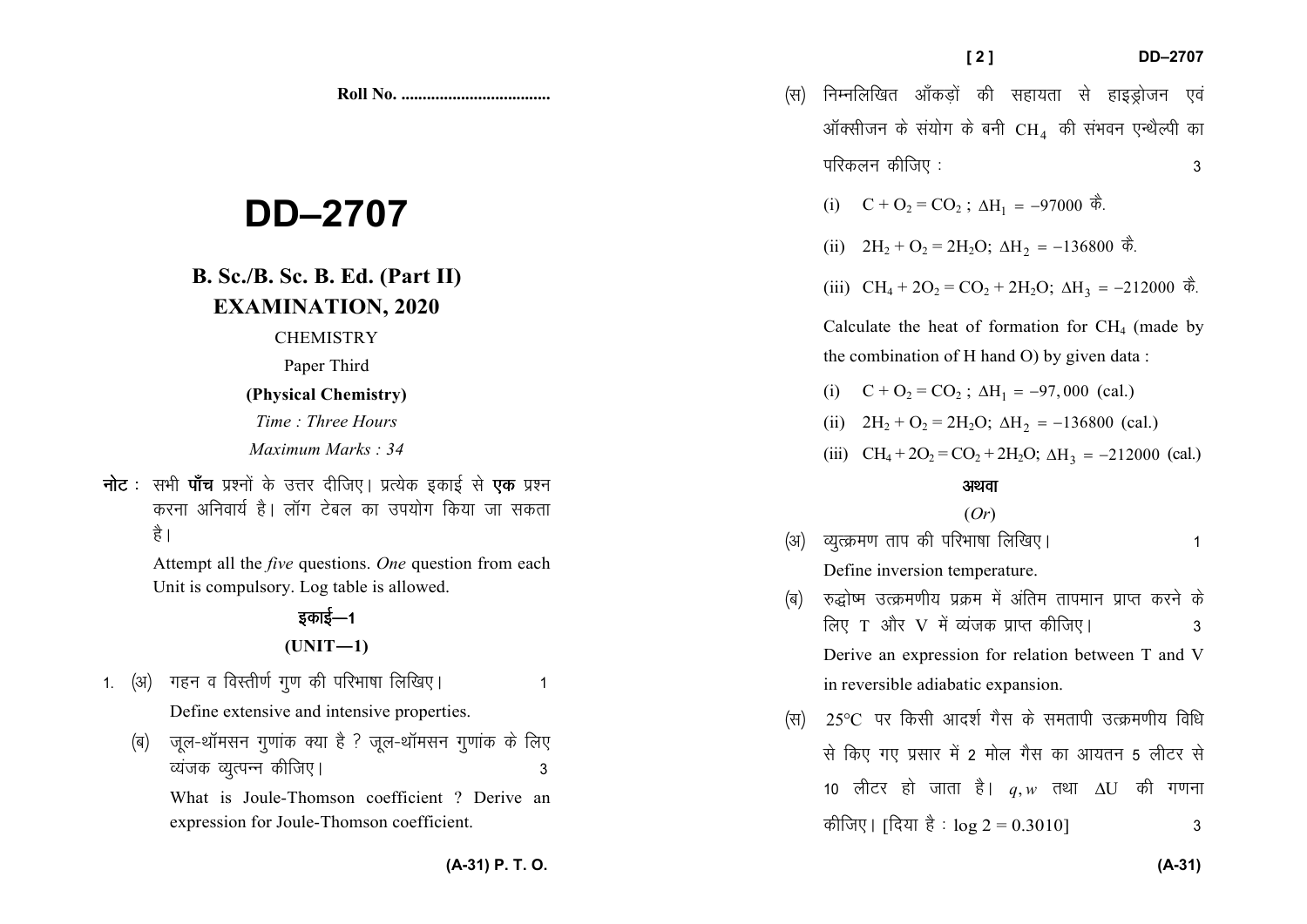$2. \quad (3)$ 

|     | At $25^{\circ}$ C the volume of 1 ml of an ideal gas increases<br>from 5 litres to 10 litres, in isothermal reversible<br>process. Calculate q, w and $\Delta U$ . [Given : log<br>$2 = 0.3010$ .<br>इकाई—2<br>$(UNIT-2)$ |   |    | (स) | 2.5 मोल आदर्श गैस का आयतन 27°C पर 2 लीटर से<br>प्रसार होकर 20 लीटर होता है। प्रक्रम में होने वाले एन्ट्रॉपी<br>परिवर्तन की गणना कीजिए।<br>(दिया है: R = 8.314 जूल, $log_{10} = 1$ )<br>The volume of an 2.5 mole ideal gas increases from<br>2 litres to 20 litres, at 27°C. Calculate change in |
|-----|---------------------------------------------------------------------------------------------------------------------------------------------------------------------------------------------------------------------------|---|----|-----|--------------------------------------------------------------------------------------------------------------------------------------------------------------------------------------------------------------------------------------------------------------------------------------------------|
| (अ) | कार्य फलन को परिभाषित कीजिए।                                                                                                                                                                                              | 1 |    |     | entropy in this process.                                                                                                                                                                                                                                                                         |
|     | Define work function.                                                                                                                                                                                                     |   |    |     | (Given : R = 8.314 joule, $log_{10} = 1$ ).                                                                                                                                                                                                                                                      |
| (ৰ) | निम्नलिखित का ऊष्मागतिक व्युत्पन्न कीजिए :                                                                                                                                                                                | 3 |    |     | इकाई—3                                                                                                                                                                                                                                                                                           |
|     | $dG = -SdT$<br>(i)                                                                                                                                                                                                        |   |    |     | $(UNIT-3)$                                                                                                                                                                                                                                                                                       |
|     | (ii) $dG = VdP - SdT$                                                                                                                                                                                                     |   | 3. | (अ) | संघनित प्रावस्था नियम का समीकरण लिखिए।                                                                                                                                                                                                                                                           |
|     | Derive the following thermodynamically:                                                                                                                                                                                   |   |    |     | Write an expression for condensed phase rule.                                                                                                                                                                                                                                                    |
|     | (i) $dG = -SdT$                                                                                                                                                                                                           |   |    | (ৰ) | सर्वांगसम एवं असर्वांगसम गलनांक बिन्दुओं को उदाहरण<br>सहित समझाइए।<br>3                                                                                                                                                                                                                          |
|     | (ii) $dG = VdP - SdT$                                                                                                                                                                                                     |   |    |     |                                                                                                                                                                                                                                                                                                  |
| (स) | नन्स्ट ऊष्मा प्रमेय का वर्णन कीजिए।                                                                                                                                                                                       | 3 |    |     | Explain congruent and incongruent melting points<br>with examples.                                                                                                                                                                                                                               |
|     | Explain the Nernst Heat theorem.                                                                                                                                                                                          |   |    | (स) | Pb-Ag (लेड-सिल्वर) तंत्र का प्रावस्था आरेख बनाकर,                                                                                                                                                                                                                                                |
|     | अथवा                                                                                                                                                                                                                      |   |    |     | अर्जेन्टीफेरस लेड के विरजतीकरण को समझाइए।<br>3                                                                                                                                                                                                                                                   |
|     | (Or)                                                                                                                                                                                                                      |   |    |     | Draw phase diagram of lead-silver system and                                                                                                                                                                                                                                                     |
| (अ) | कार्नो प्रमेय क्या है ?                                                                                                                                                                                                   | 1 |    |     | explain desilverisation of argentiferous lead.                                                                                                                                                                                                                                                   |
|     | What is Carnot Theorem?                                                                                                                                                                                                   |   |    |     | अथवा                                                                                                                                                                                                                                                                                             |
| (ब) | निम्नलिखित में अंतर स्पष्ट कीजिए:                                                                                                                                                                                         | 3 |    |     | (Or)                                                                                                                                                                                                                                                                                             |
|     | स्वतः और अस्वतः प्रक्रम<br>(i)                                                                                                                                                                                            |   |    | (अ) | क्रांतिक विलयन तापक्रम को परिभाषित कीजिए।<br>1                                                                                                                                                                                                                                                   |
|     | (ii) मुक्त ऊर्जा और कार्य फलन                                                                                                                                                                                             |   |    |     | Define critical solution temperature.                                                                                                                                                                                                                                                            |
|     | Write differences between the following :                                                                                                                                                                                 |   |    | (ৰ) | सल्फर तंत्र का एक नामांकित चित्र बनाकर त्रिक बिन्दुओं<br>का वर्णन कीजिए।                                                                                                                                                                                                                         |
|     | Spontaneous and non-spontaneous process<br>(i)                                                                                                                                                                            |   |    |     | Draw a labelled diagram of sulphur system and                                                                                                                                                                                                                                                    |
|     | (ii) Free energy and work function                                                                                                                                                                                        |   |    |     | describe triple points.                                                                                                                                                                                                                                                                          |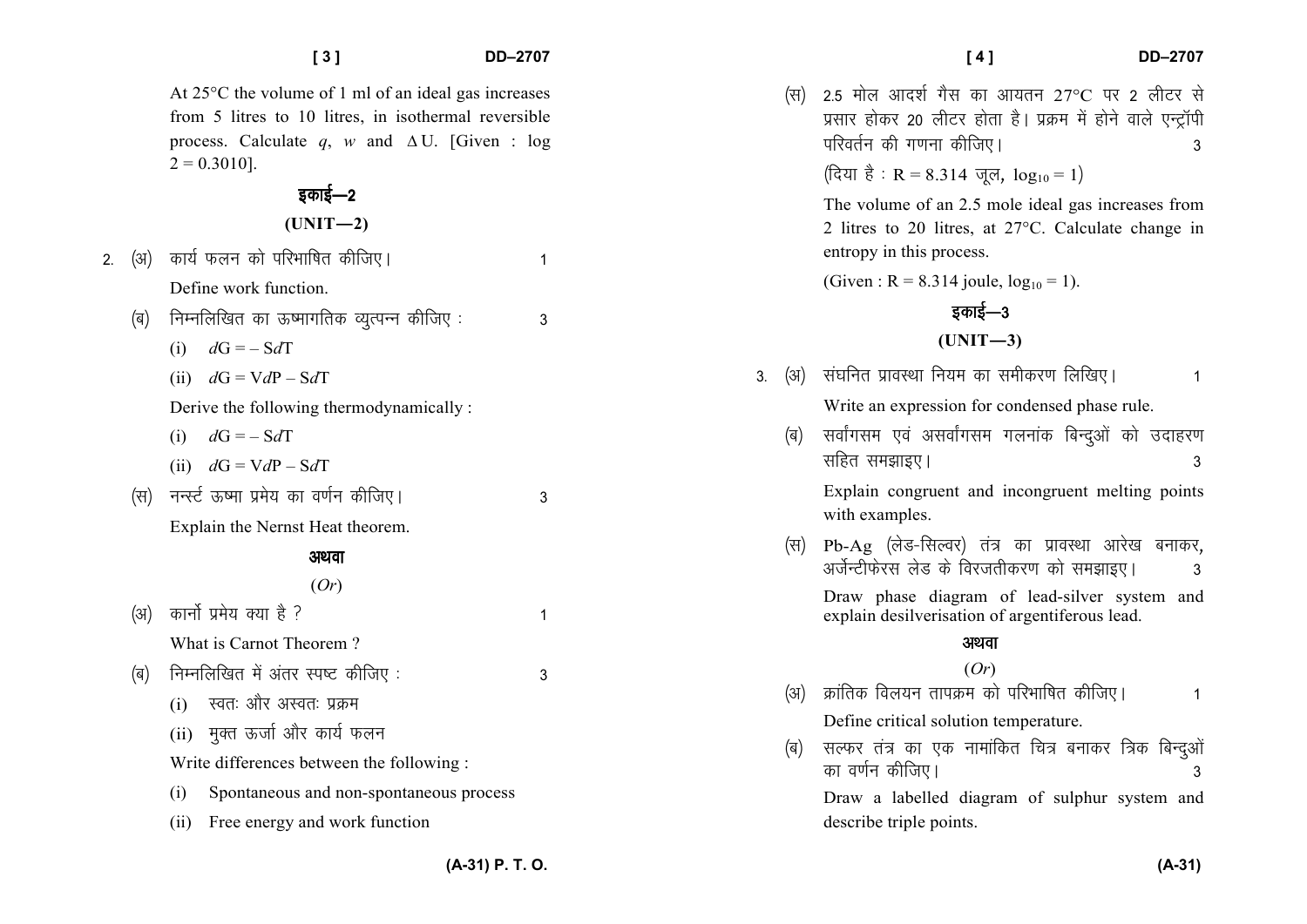(स) फीनॉल-जल तंत्र का सचित्र वर्णन कीजिए। 3 Describe phenol-water system with diagram.

## डकाई—4 **(UNIT—4)**

- 4- ¼v½ fof'k"V pkydrk dh ifjHkk"kk fyf[k,A 1 Define specific conductance.
	- (ब) गतिमान सीमा विधि से  $\rm H^+$  आयन या किसी अन्य आयन dk vfHkxeukad dSls Kkr fd;k tkrk gS \ 3 How transport number of  $H^+$  ion or any other ion can be determined by moving boundary method ?
	- (स) निम्नलिखित ऑकड़ों की सहायता से  $\rm Na^+$  का अभिगमनांक ज्ञात कीजिए $:$

NaCl विलयन की सांद्रता = 1.000 N, सूचक विद्युत अपघट्य  $\text{CdCl}_2$  की सांद्रता  $0.80 \text{ N}$ , विद्युत धारा की शक्ति = 0.0142 एम्पीयर, द्रव सीमा के चलने का समय = 2000 सेकण्ड तथा सीमा के चलने से आयतन में विस्थापन  $= 0.25$  घन सेमी ।  $= 3$ 

Determine transport number of  $Na<sup>+</sup>$  from the following data :

Concentration of NaCl solution  $= 1.000$  N, concentration of indicator electrolyte  $CdCl<sub>2</sub>$  = 0.80 N, strength of electricity =  $0.0142$  ampere, time taken in moving liquid boundary = 2000 sec. and volume displaced when boundary moved  $= 0.25$  c. c.

#### अथवा

### (*Or*)

(अ) प्रबल विद्युतअपघट्य के लिए डिबाई-हकल-ओनसागर समीकरण लिखिए।

Write Debye-Huckel-Onsager equation for strong electrolytes.

# (ब) सेल रिथरांक क्या है ? किसी सेल का रिथरांक कैसे ज्ञात

किया जाता है ?  $3<sub>3</sub>$ What is cell constant ? How is cell constant determined ?

(स)  $\rm\,HCN$  के 1 M विलयन में  $\rm H^+$  आयन सांद्रता परिकलित कीजिए, यदि HCN का वियोजन स्थिरांक  $4\times10^{-10}$  हो। 3 Calculate the  $H^+$  ion concentration in 1 M solution of HCN, if dissociation constant of HCN is  $4 \times 10^{-10}$ .

### डकाई—5

#### **(UNIT—5)**

- 5. (अ) निम्नलिखित पर संक्षिप्त टिप्पणियाँ लिखिए : 4
	- $(i)$  क्षारीय बफर
	- (ii) क्विनहाइड्रोन इलेक्ट्रोड

Write short notes on the following :

- (i) Basic buffer
- (ii) Quinhydrone electrode
- (ब)  $\,$  निम्नलिखित सेल का  $\Delta {\rm G}^{\circ} \,$  का मान  $\,25^{\circ}{\rm C}$  पर परिकलित कीजिए :  $\sim$  2

 $Cd/Cd^{2+}//Cu^{2+}/Cu$ 

दिया $\dot{\vec{B}}$ :

 $E^{\circ}_{Cd^{++}/Cd}$  = -0.403 V  $E^{\circ}$ Cu++/Cu = -0.337 V Determine the  $\Delta G^{\circ}$  of the following cell at 25 $^{\circ}$ C :  $Cd/Cd^{2+}//Cu^{2+}/Cu$ Given :